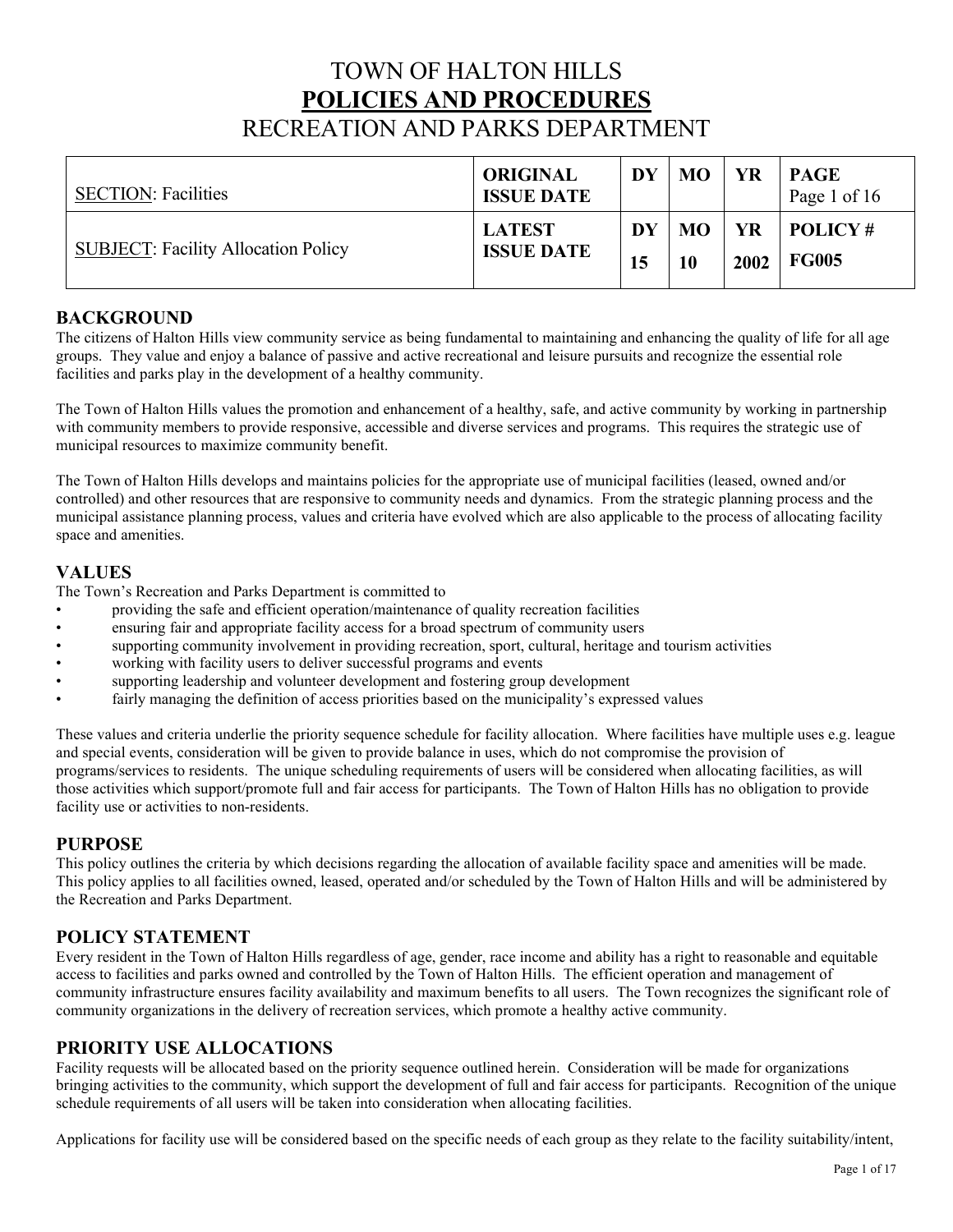the priority or demand of the specific activity within the community or special interest organization served. See definitions schedule "A".

Allocation of facility space will be based upon the following priorities: **Organization + Activity = Priority** 

|    | Organization                             | <b>Activity</b>                    |
|----|------------------------------------------|------------------------------------|
|    | 1. Town operated programs and activities | i] games, community special events |
| 2. | <b>Registered Minor Organizations</b>    |                                    |
| 3. | Junior Sports Programs (competitive)     |                                    |
| 4. | Registered Adult Organizations           | ii] practices                      |
| 5. | Registered Community Organizations       |                                    |
|    | 6. Previous year users (local)           | iii] tournaments/events            |
|    | Local Residents                          |                                    |
| 8. | Local District School Boards             |                                    |
| 9. | For Profit/Commercial                    | iv) new requests                   |
|    | 10. Non-Local Residents                  |                                    |

### **Community Special Events (CSE)**

 The community special event must promote and reflect the values of the Town and be open to all members of the public. Requests for prior to the facility request deadline. The deadline dates for facility permits are available by contacting the Recreation and Parks community special events i.e. festivals, fairs, tournaments etc., must be submitted in writing to the Recreation and Parks Department Department. Organizers may be required to comply with the Town of Halton Hills special event guidelines administered through the Clerk's Department. A special event permit may be necessary which requires up to 6 months for processing (See schedule "B").

#### **Tournament/Events**

These tournaments/ events must reflect the primary activity of the sponsoring organization and facilitate the expedition of season/program. All other tournaments and events fall within the Community Special Event definitions and are therefore subject to the conditions therein.

All registered minor organizations are permitted one tournament/event per division e.g. house league (1), representative (1), per year in their primary activity. Registered adult organizations are permitted one tournament/event where time permits with priority given to previous users. Some restrictions may apply (see section 6.1).

# **NEW REQUESTS**

Requests will be reviewed on an individual basis. Consideration will be given to new requests, which support the town's values, promote community participation and do not duplicate existing services/activities.

# **FACILITY AVAILABILITY**

Each facility has a schedule of availability based on seasonal needs, maintenance requirements, preferred hours of use, the number of participants and sport governing body requirements (see schedule "C" & "D" to this policy). Facilities are closed on Christmas and New Years days. Facilities may be available on other designated holidays. Special rates and conditions may apply (See Rates and Fees).

### **Allocation Criteria**

- Registered minor organizations and Town operated children and youth programs will be allocated facility time to a maximum of 85% of available Prime Time.
- $\Box$  Public skating and public swimming programs will be allocated with a minimum of 5% Prime Time.
- Registered adult organizations will be allocated a maximum of 10% of Prime Time for games only.
- For every 10 hours of prime time allocated, an organization must take one hour of non-Prime Time.

When demand for facilities exceeds availability, the following guidelines may be implemented:

[a] To maximize capacity of facilities, conditions may be implemented which define participant use minimums and activity restrictions i.e. increase number of participants/team, combine practices for younger players, etc.

[b] Participants will be permitted to play on only one team of the same organization.

[c] Participants will be permitted to play in only one local organization of the same sport.<br>Page 2 of 17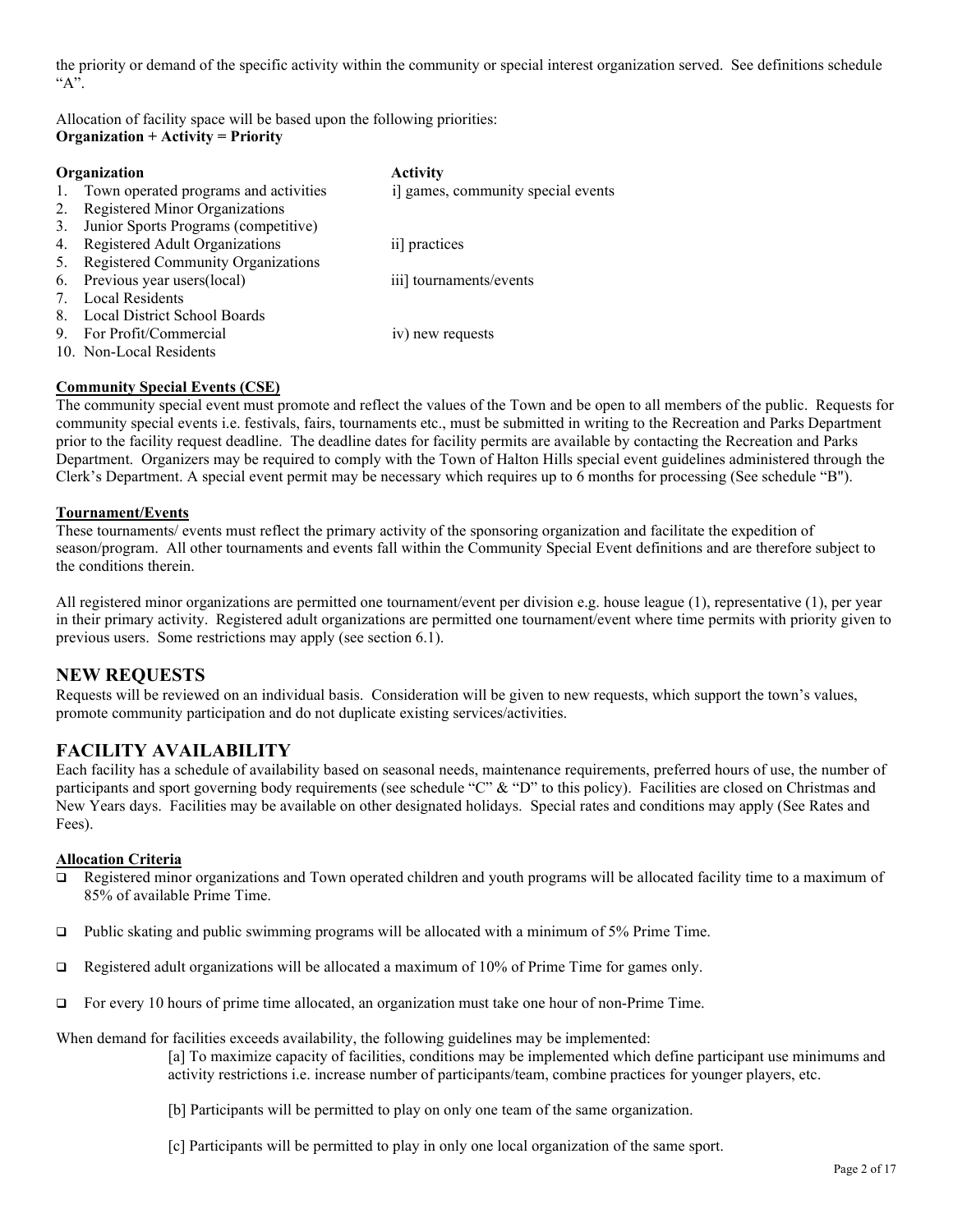[d] Local residents must be accommodated before non-residents.

[e] Like organizations are to accept each other's overflow to ensure maximum resident participation.

[f] Adult time will be reduced.

# **BOOKING GUIDELINES**

Each organization must assign a designate to represent their interests regarding facility needs. Only this individual has the authority to confirm their organization's facility requirements. Please refer to "Recreation & Parks - Roles of the Contact Person" for specific responsibilities

(schedule " E").

Each facility has a booking application deadline date, to which users must comply. i.e. schools, parks, ice, arena floor, etc. Deadline dates for facility requests are available by contacting the Recreation and Parks Department. Staff will attempt to accommodate requests received after the deadlines, however all late requests will have last priority in case of conflicts.

All requests must be received in writing by the respective deadlines. These dates are selected annually to ensure that organizations which need to coordinate schedules with their governing bodies are considered.

 Registration information may be required to verify participant's birth date, home address, telephone number and the specific program each participant is enrolled in. Failure to provide accurate information to the Recreation and Parks Department when requested may result in loss of preferred times.

Once the facility time has been allocated and prior to use, the applicant designate will be required to sign rental permits, provide proof of appropriate liability insurance where required and make full payment by the respective deadlines. Compliance with the following policies to this report is required; Payment Policy schedule "F", Facility Permit Conditions and Regulations schedule "G", Municipal Alcohol Policy schedule "H", Smoking by-law schedule "I". Failure to comply may result in loss of rental.

A designated responsible adult 18 years or older must be present in the permitted facility at all times while the permit is in effect.

# **INSURANCE COVERAGE**

 liability insurance coverage in the amount of 2 million dollars, naming the Town of Halton Hills/Facility Owner as "Additional Any group, organization or individuals who rent a facility for any type of activity are required to carry and provide proof of valid Insured".

See schedule "J" for approved independent insurance provider information.

All school user organizations are required to carry and provide proof of liability insurance in the amount of 2 million dollars, naming the Town of Halton Hills and the specific school board(s) as additional insured.

 valid liability insurance coverage for Two Million Dollars ([\\$2,000,000.00\)](https://2,000,000.00), including coverage for events involving the sale of Groups, organizations and individuals who rent a facility for an event involving the sale of alcoholic beverages must produce proof of alcoholic beverages, naming the Town of Halton Hills as an additional insured. Such events must be in full compliance with the requirements of the Town's "Municipal Alcohol Policy", a copy of which is attached as Schedule "H" hereto.

# **CANCELLATION OF FACILITY(S)**

### **By Permit Holder**

 The Facility Booking Staff must receive all facility use cancellations in writing 14 days in advance of the cancellation dates required. An administration fee will apply.

 Failure to do so may result in a requirement for full payment if facility time can not be allocated to another approved user. Cancellation of facility use due to the nature of playoff schedules may be an exception, provided that notice of a cancellation is given at the earliest opportunity.

### **By the Town**

Cancellation of facility permits may occur in the following cases at the discretion of the Recreation and Parks Department.

If a user organization or representative thereof:

 $\Box$  fails to make payment for facility bookings as per payment policy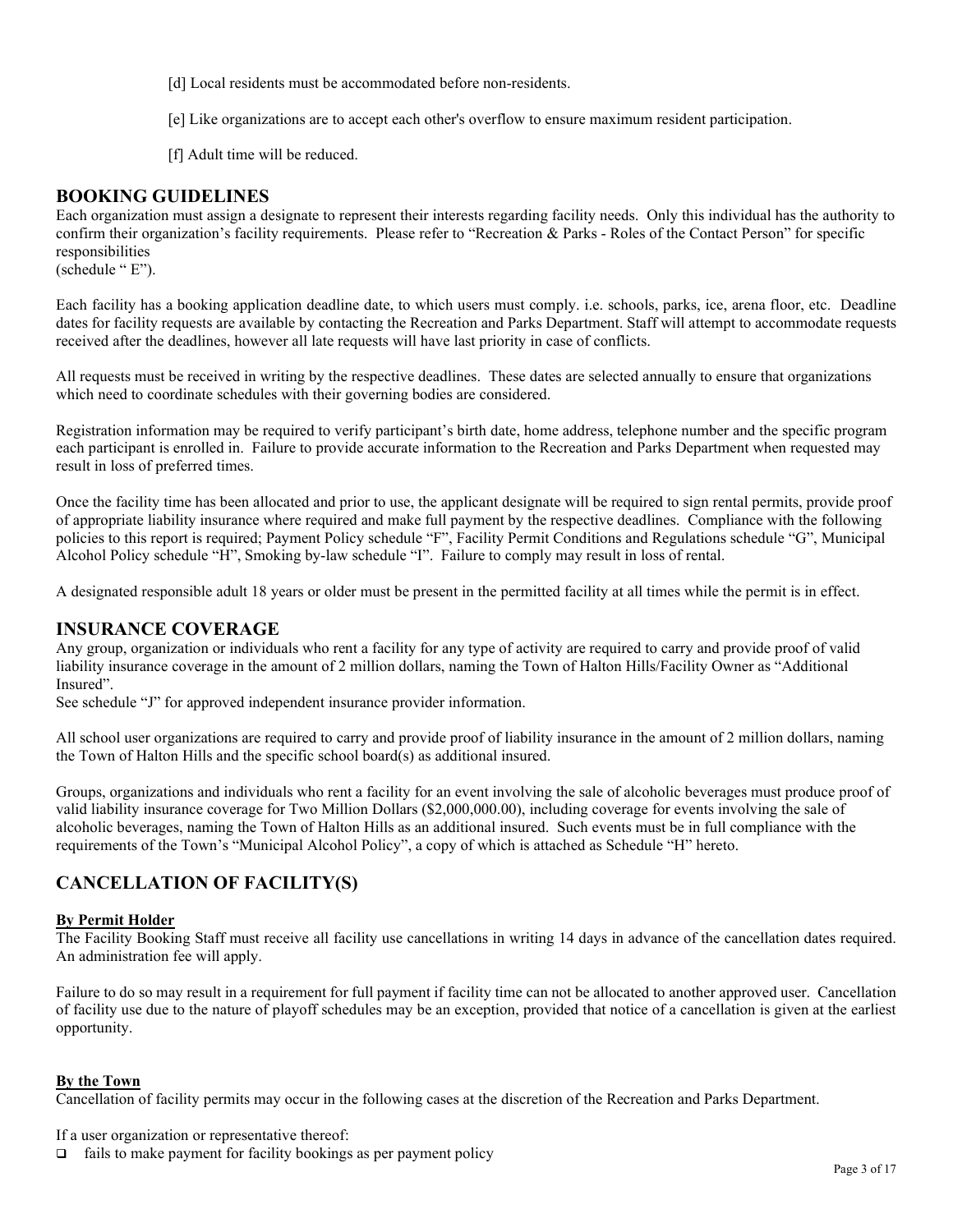- $\Box$  conducts themselves in a manner which is not considerate of other users within the facility or surrounding area
- $\Box$  causes damage to the facility and/or equipment therein
- $\Box$  conducts activities within the facility at any time, which are illegal in nature and/or in contravention of Town policies regarding the use of facilities. [e.g. smoking, possession/use of illegal drugs or alcohol in unlicensed areas, assault on staff, public or user]
- makes false representation of the user organization's purpose, membership or affiliations
- $\square$  sublets and/or exchanges facility use to another organization without pre-authorization of the Recreation and Parks Department

**In the case of inclement weather, the decision to close public facilities will be made by the Facility Supervisor in consultation with the Manager and affected User Organizations. School closures will be made by the District School Boards. For outdoor facilities please refer to "Outdoor Sport Rainout Policy" No. PK-004-R2. Facility Supervisors will notify the contact person(s), who are then responsible for informing affected parties.** 

In case of a community emergency where Town facilities may be required, Facility Supervisors will notify the contact person(s), who are then responsible for informing affected parties.

# **RATES AND FEES**

On an annual basis, the Corporation of the Town of Halton Hills will establish a schedule of rates and fees to support the operation and maintenance of facilities. These rates and fees will be set in consideration of current market trends and budget requirements*,* and will be based on a system of defined user organizations and priority allocations. The Corporation reserves the right to add additional services, rates and fees as deemed appropriate. Copies of the annual rates and fees schedule are available by contacting the Recreation and Parks Department.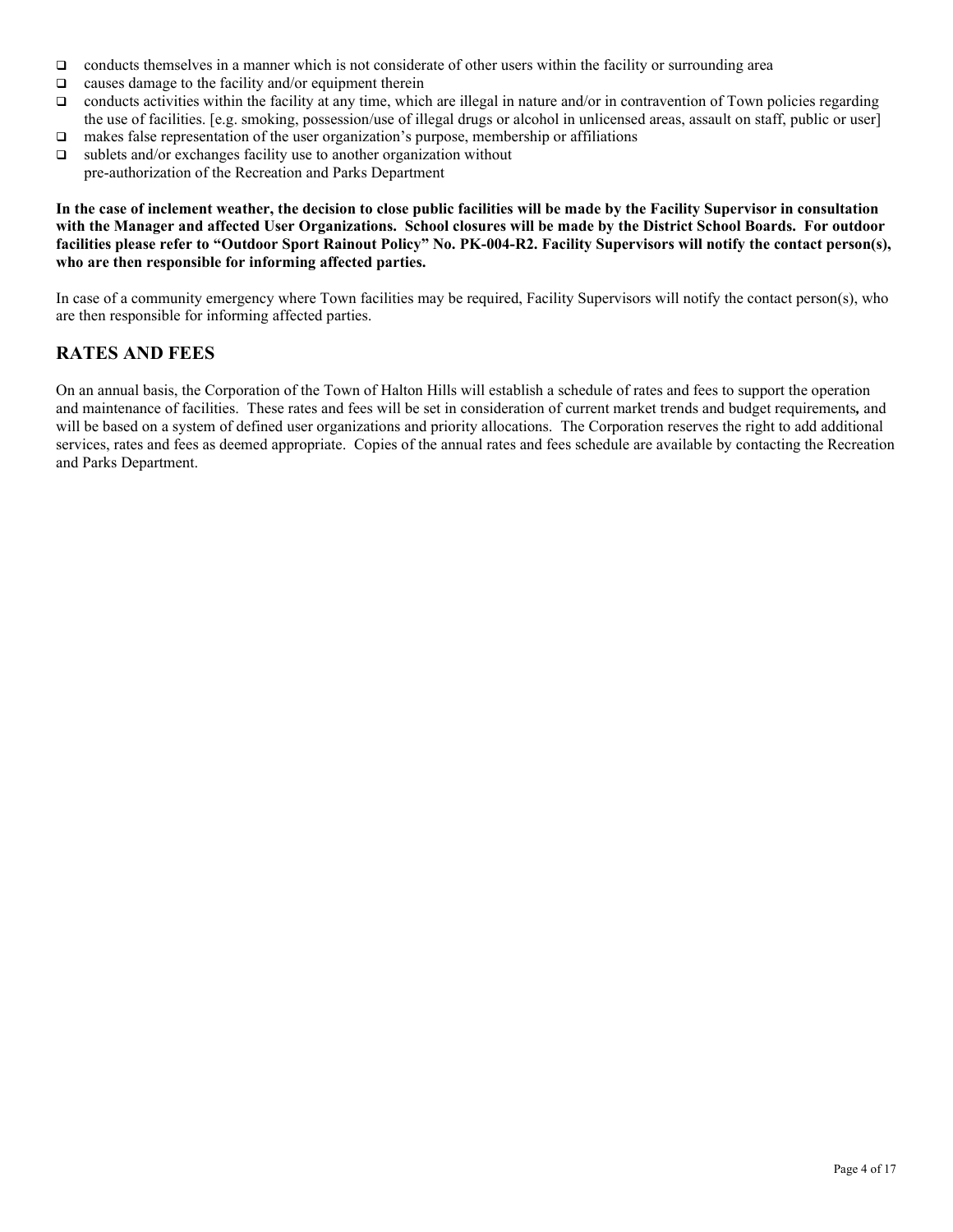# **Schedule "A" Facility Allocation Policy 02/10/15**

# **DEFINITION OF TERMS**

 **Registered Organization:** A group or organization that has met the criteria outlined in the Town's "Municipal Assistance Policy" and has completed the required Registration Form. (E.g. 85% of group/organization are local residents and activity is open to all members of the community.)

 **Junior Sports Programs:** The group or organization is comprised of single team(s) where their membership is comprised of youth and/or adults. The activity is competitive in nature and open to all members of the community.

**Previous Year Users (local):** Local group or organizations that contracted facility(s) during previous facility scheduling season.

**Local Residents:** A group or organization that is comprised of at least 85% Halton Hills residents

**Local District School Boards:** Represents all local elementary and secondary schools of the HDSB and the HCDSB for curriculum and non- curriculum activities approved by the Boards in accordance with the Reciprocal Agreement.

**For Profit/Commercial:** A group or organization holding an event for personal gain.

**Non-Local Residents:** A group or organization that is comprised of more than 15% of individuals/members who reside outside of the Town of Halton Hills.

**Games:** When a minimum of two teams/opponents compete against one another during the course of a regular season.

**Community Special Events:** An approved community special event (CSE) must promote the values of the Town (FAP, Strategic Plan, and MAP) and be open to all members of the public. There are two classifications of CSE. A major CSE is one, which requires approvals from three or more external public agencies. Organizers must comply with the Town of Halton Hills special event guidelines administered through the Clerk's Department. A Special Event Permit is required for all major community special events.

A minor CSE is one, which requires less than three external public agency approvals and therefore does not require a Special Event Permit. These CSE are managed by the Facility Supervisor where the event is taking place and must comply with Recreation and Parks department policies and procedures.

**Practices:** A gathering of individuals to develop and improve their skills for proficiency.

**Tournament/Events:** These tournaments/ events must reflect the primary activity of the sponsoring organization and facilitate the expedition of season/program. All other tournaments and events fall within the Community Special Event definition noted above.

**New Requests:** Requests will be reviewed on an individual basis. Consideration will be given to new requests, which support the town's values, promotes community participation and does not duplicate existing services/activities.

 **Prime Time:** Those hours identified on a daily/weekly basis by Recreation and Parks, which are preferred by a majority of user groups for optimal implementation of activities.

 **Non Prime Time:** Those hours identified on a daily/weekly basis by Recreation and Parks, which are not preferred by a majority of user groups for the optimal implementation of activities.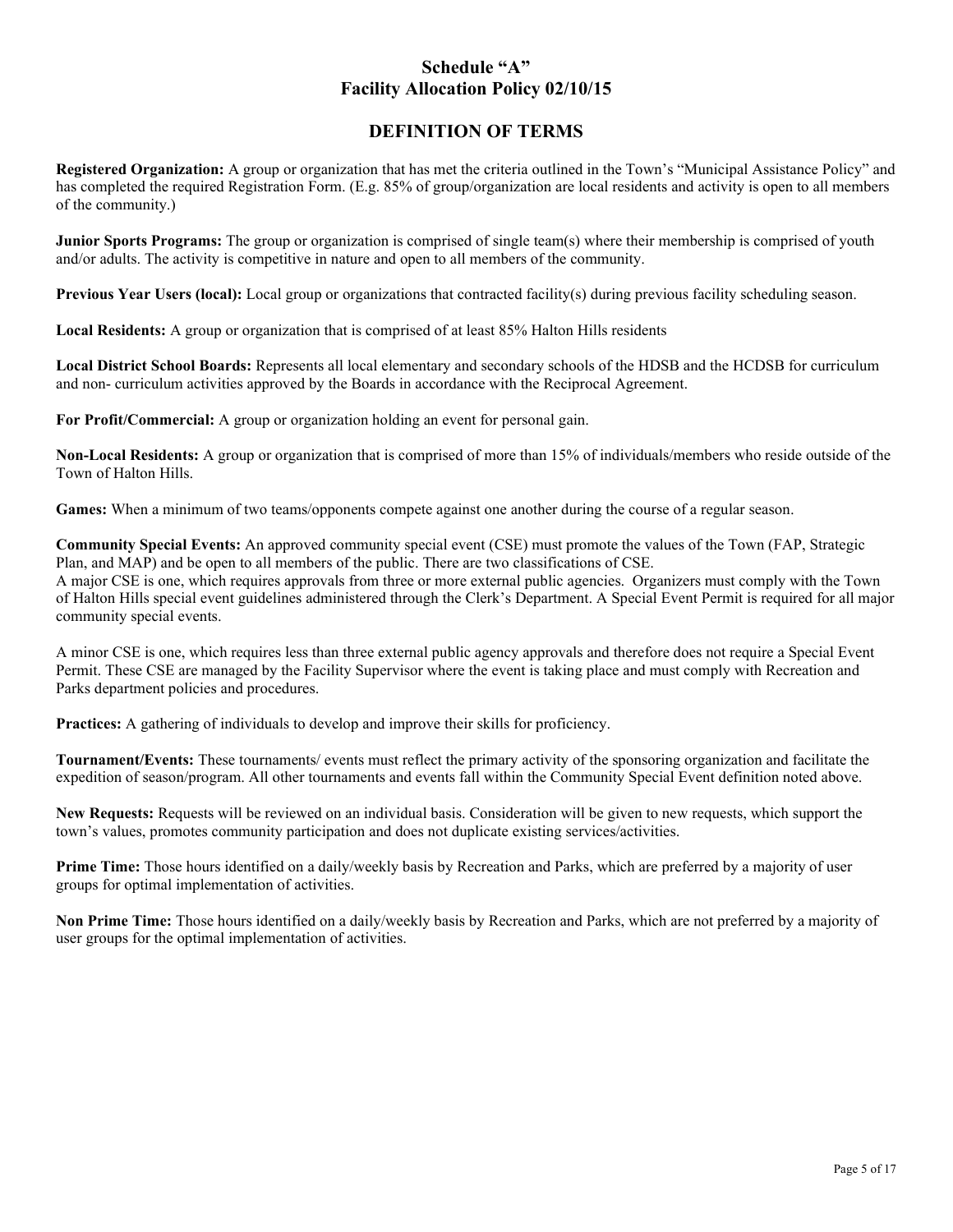# **Schedule "C" Facility Allocation Policy 02/10/15**

# **FACILITY INVENTORY & AVAILABILITY**

| <b>Limited schedule</b>                                     |
|-------------------------------------------------------------|
| Alcott is semi private                                      |
| Ice:Aug-Apr, Floor:Apr-Aug (approx)                         |
| Ice:Aug-Apr, Floor:Apr-Aug (approx)                         |
|                                                             |
|                                                             |
|                                                             |
| Maximum soccer field<br>booking = $4/7$ (57%) days to allow |
|                                                             |
|                                                             |
|                                                             |
|                                                             |
|                                                             |
|                                                             |
|                                                             |
|                                                             |
| Show on can not rent meeting rm.                            |
| Show on can not rent gallery                                |
|                                                             |
| weather dependent                                           |

Requests received after deadline date will be processed on a first-come, first-serve basis subject to availability.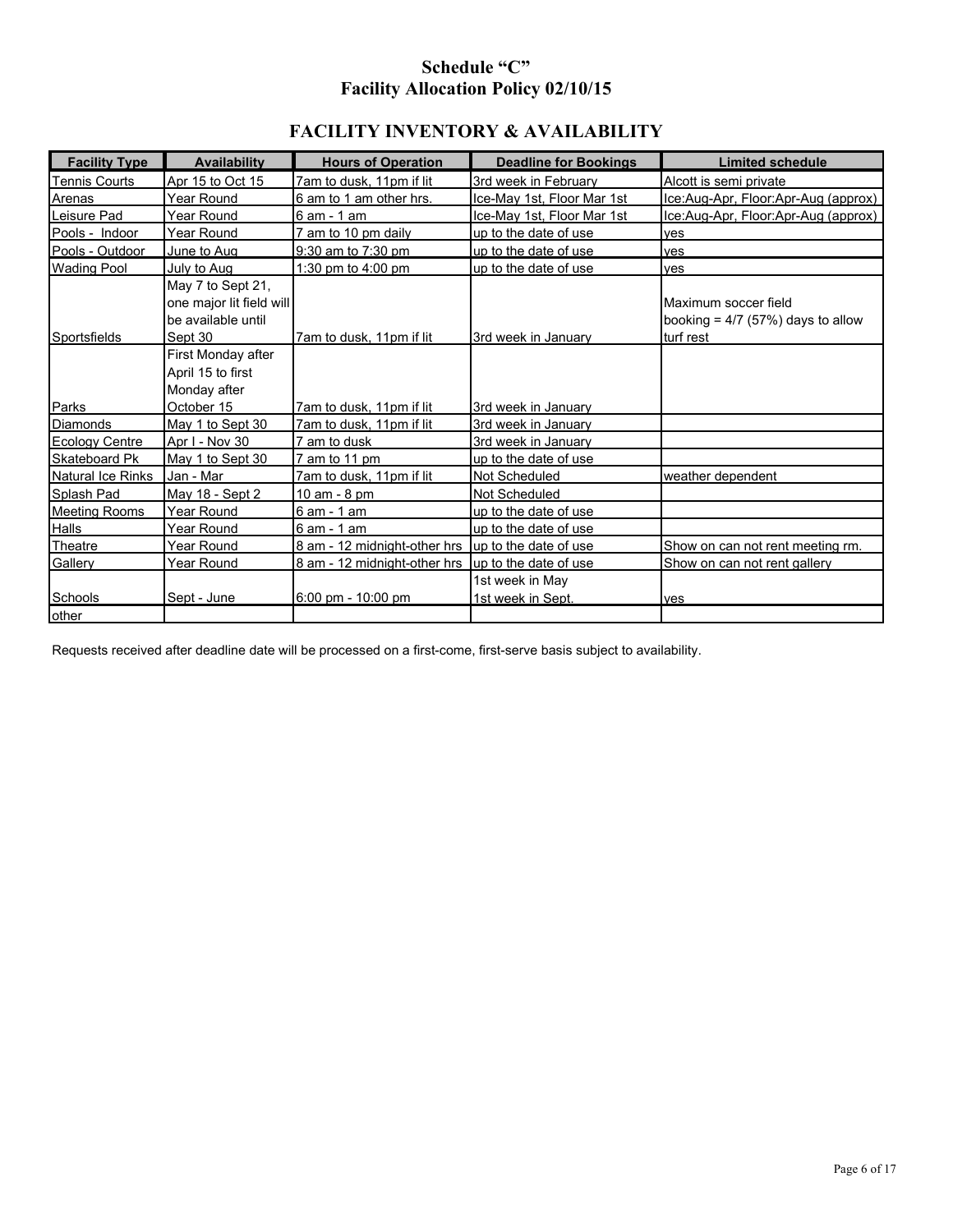# **Schedule "D" Facility Allocation Policy 02/10/15**

# **ICE FACILITIES ALLOCATION**

### **Ice Facilities Allocation**

- Registered minor groups will be allocated ice time to a maximum of 85% available prime time ice.
- Town operated programs and Town skating programs will be allocated a maximum of 5% of available prime time ice.
- Registered local adult groups will be allocated ice time to a maximum of 10% available prime time ice.

#### **MINOR GROUPS:**

#### **Representative Teams**

Practices

 Junior "A" will receive 2 practices per week at 1.5 hours each – minimum 15 participants All groups up to Juvenile and Senior level will receive 1 hour of practice time per week.

### **Games**

| Tyke            | 1 hr.            | per wk. - minimum 15 participants               |
|-----------------|------------------|-------------------------------------------------|
| Novice          | $1 \text{ hr}$   | per wk. – minimum 15 participants               |
| Atom            |                  | 1.25 hrs per wk. – minimum 15 participants      |
| Peewee          |                  | 1.5 hrs. per wk. $-$ minimum 15 participants    |
| Bantam          |                  | $1.75$ hrs. per wk. – minimum 15 participants   |
| Midget          | $2 \text{ hrs.}$ | per wk. – minimum 15 participants               |
| Juvenile        | $2 \text{ hrs.}$ | per wk. - minimum 15 participants               |
| Junior "A"      | $3 \text{ hrs.}$ | per wk. – minimum 15 participants               |
| Senior (ladies) |                  | 1 to 1.5 hrs. Per wk. – minimum 15 participants |

#### **House League Teams**

| Practices          |                                                                              |
|--------------------|------------------------------------------------------------------------------|
|                    | Junior and Senior Tykes 4 teams/1 hr. practice/wk. – minimum 15 participants |
| Novice to Juvenile | 2 teams/ 1 hr. practice/ wk. $-$ minimum 15 participants                     |
| Junior to Senior   | 2 teams/ 1 hr. practice/ wk. $-$ minimum 15 participants                     |

#### **Games**

| Junior Tykes       | 4 teams/ 1 hr. / wk. $-$ minimum 15 participants |
|--------------------|--------------------------------------------------|
| Senior Tykes       | 4 teams/ 1 hr. / wk. - minimum 15 participants   |
| Novice to Juvenile | 2 teams/ 1 hr. / wk. $-$ minimum 15 participants |
| Junior to Senior   | 2 teams/ 1 hr. / wk. $-$ minimum 15 participants |

### **Organization or Group Contact**

Each organization or group must appoint one member to be their representative who will deal with ice requests, ice cancellations and payments. Facility staff will only deal with this person in regards to facility ice rental and invoicing. When organizations change contacts or have a change in coverage for a short period, written notice must be received by Facility staff.

#### **Ice Hour**

All ice rentals are based on a 50 minute hour. Ice resurfacing and ice maintenance is at the discretion of Facility staff. Due to some activities, Facility staff may require extra time to properly maintain the ice surface. This time will be taken from the group or organization who created the problem or poor ice conditions.

### **Prime (Regular in season ice) Ice Season**

First week of September to Last week of April

#### **Off Ice Season**

First week of May to last week of August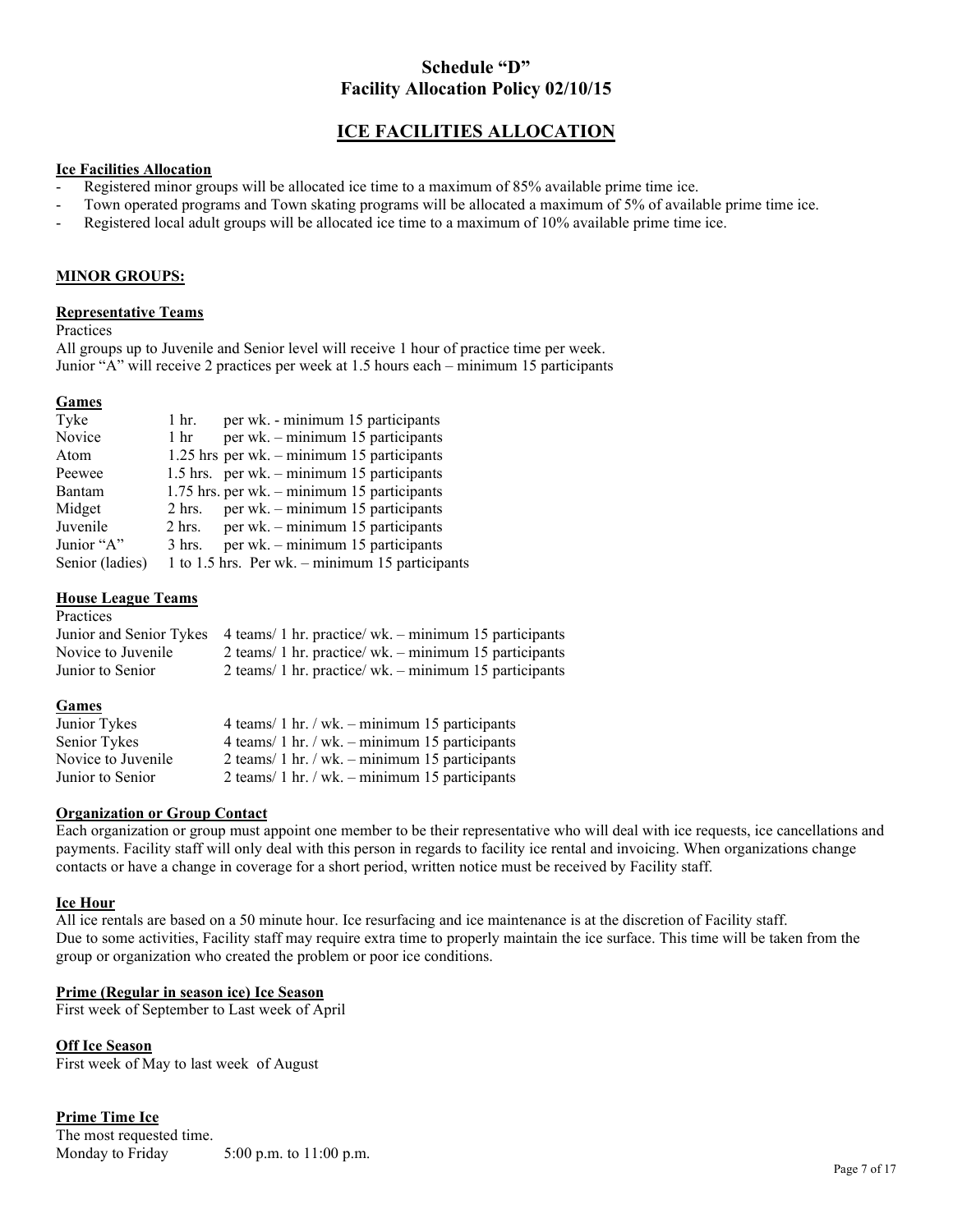Saturday and Sunday 6:00 a.m. to 11:00 p.m. Statutory Holidays 6:00 a.m. to 11:00 p.m.

### **Non Prime Time Ice**

Saturday, Sunday and Monday to Friday 11:00 p.m. to 6:00 a.m. All Statutory Holidays 11:00 p.m. to 6:00 a.m.

#### **Day (Rate) Time Ice**

Monday to Friday 6:00 a.m. to  $5:00$  p.m.

### **FACILITY ICE ALLOCATION**

 hours first. When an organization books 10 hours of prime time ice, that organization will be required to book 1 hour of non-prime or day time ice before any other prime ice is given to their organization. Any cancellations or return of ice time to the Town, must be prime time

#### **Early Registration**

 requests on these early registration numbers. The Town of Halton Hills Recreation and Parks Department reserves the right to review All organizations requesting ice time, shall have participant registrations completed by May 01 each year and must base their ice these figures and registrations upon request.

If an organization does not have registration by this date their ice requests will be based on their last ice season registration numbers. No exemptions.

#### **Ice Cancellations**

All regular ice cancellations must be received in writing to the appropriate Facility Supervisor a minimum of 14 days in advance of cancellation dates. An nominal administration fee will apply.

 All ice cancellations for Tournaments or Special Events must be received in writing to the appropriate Facility Supervisor a minimum Failure to do so will result in a requirement for full payment of any ice time that cannot be rented to another approved user.

of 30 days in advance of cancellation date(s). A nominal administration fee will apply. Failure to do so will result in a requirement for full payment of any ice time that cannot be rented to other approved users.

### **Insurance**

The Town of Halton Hills strongly recommend that all organized groups and leagues carry liability insurance.

Age Categories – Minor Hockey

| Tyke -   | 5 to 6 years old              |                        |
|----------|-------------------------------|------------------------|
| Novice - | 7 to 8 years old              | Minor 7 & Major 8      |
| Atom -   | 9 to 10 years old             | Minor 9 & Major 10     |
|          | Pee wee - 11 to 12 years old  | Minor 11 & Major 12    |
|          | Bantam - 13 to 14 years old   | Minor 13 & Major 14    |
|          | Midget - 15 to 17 years old   | Minor 15 & Major 16-17 |
|          | Juvenile - 18 to 20 years old |                        |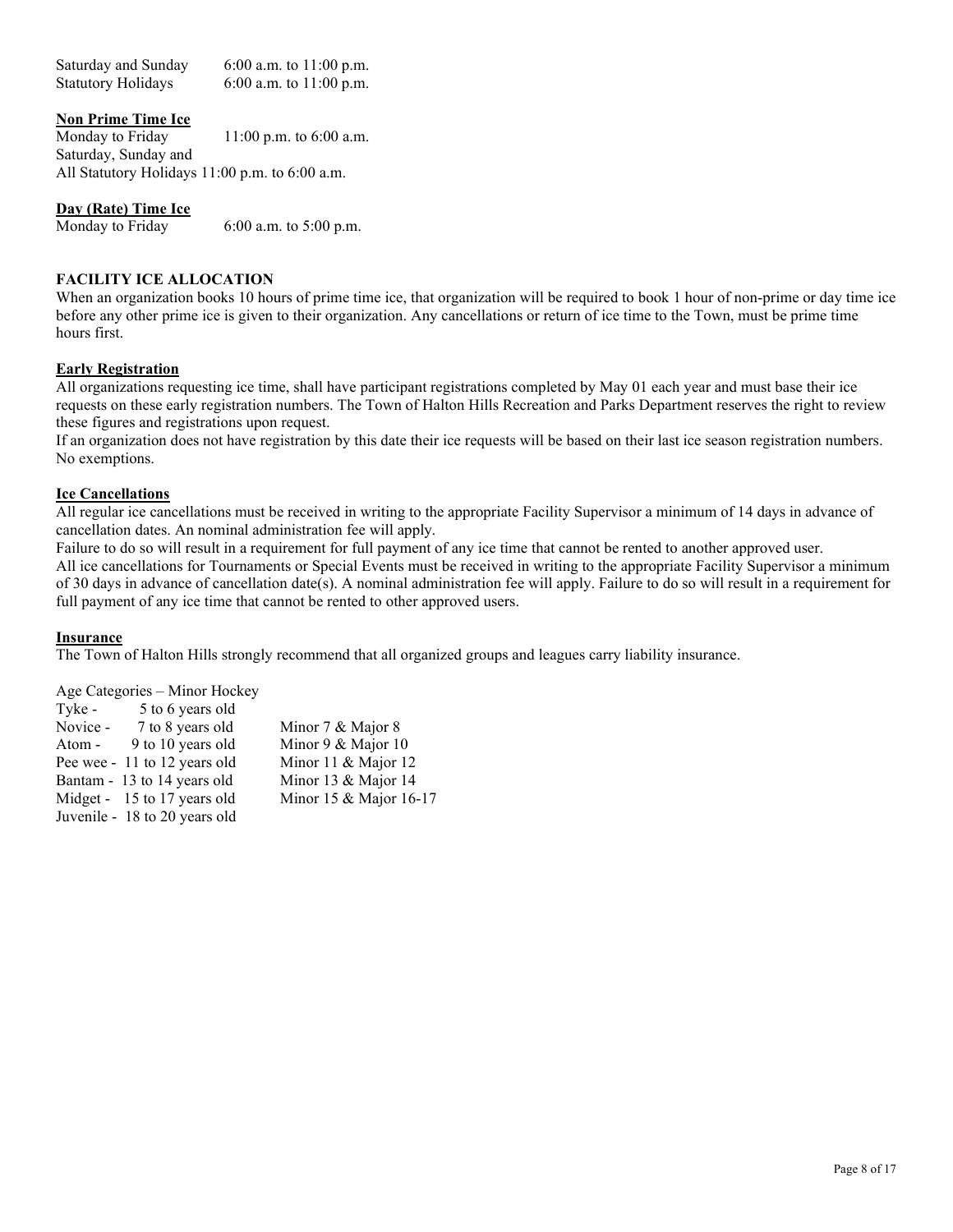# **Schedule "E" Facility Allocation Policy 02/10/15**

# **COMMUNITY GROUP CONTACT INFORMATION**



**Recreation and Parks Community Group Contact Person** 

 individual with fax and/or email access would be beneficial. In the event the Recreation and Parks Department The Recreation and Parks Department requires that all organizations requesting services and/or facilities, designate one representative to serve as a Recreation and Parks Department contact person. This individual will need to be available in person and/or by phone during office hours Monday to Friday 8:30 a.m. to 4:30 p.m. An is unable to reach this person, a back up person is to be designated by the organization.

# **RESPONSIBILITES**

- 1. Ensure all submissions are forwarded to the Recreation and Parks Department by the date(s) required e.g. requests for facility use, application for special event, Municipal Assistance Program, payments etc.
- 2. Has authority to deal with all facility permits, other required documents and be responsible for the organization's compliance of all conditions, regulations, policies and procedures as specified therein. An approved designate (i.e. Executive member) may be assigned the signing authority on behalf of the organization.
- 3. To attend all Recreation and Parks Department "User Group" meetings and distribute departmental information (including correspondence) to their members e.g. permit changes, cancellations, maintenance request forms, upcoming special events, etc.
- 4. Must inform the appropriate Recreation and Parks staff person of any schedule changes, maintenance and/or special requests or any other pertinent information on behalf of the organization within the required time frame.
- 5. To notify the Recreation and Parks Department immediately of any changes regarding your organization's Contact Person e.g. name, phone numbers, addresses etc. This will ensure communication with your organization is maintained.

Thank you. As the Contact Person for your organization you play a very important role in assisting our department to provide timely service to your members. Your support is sincerely appreciated.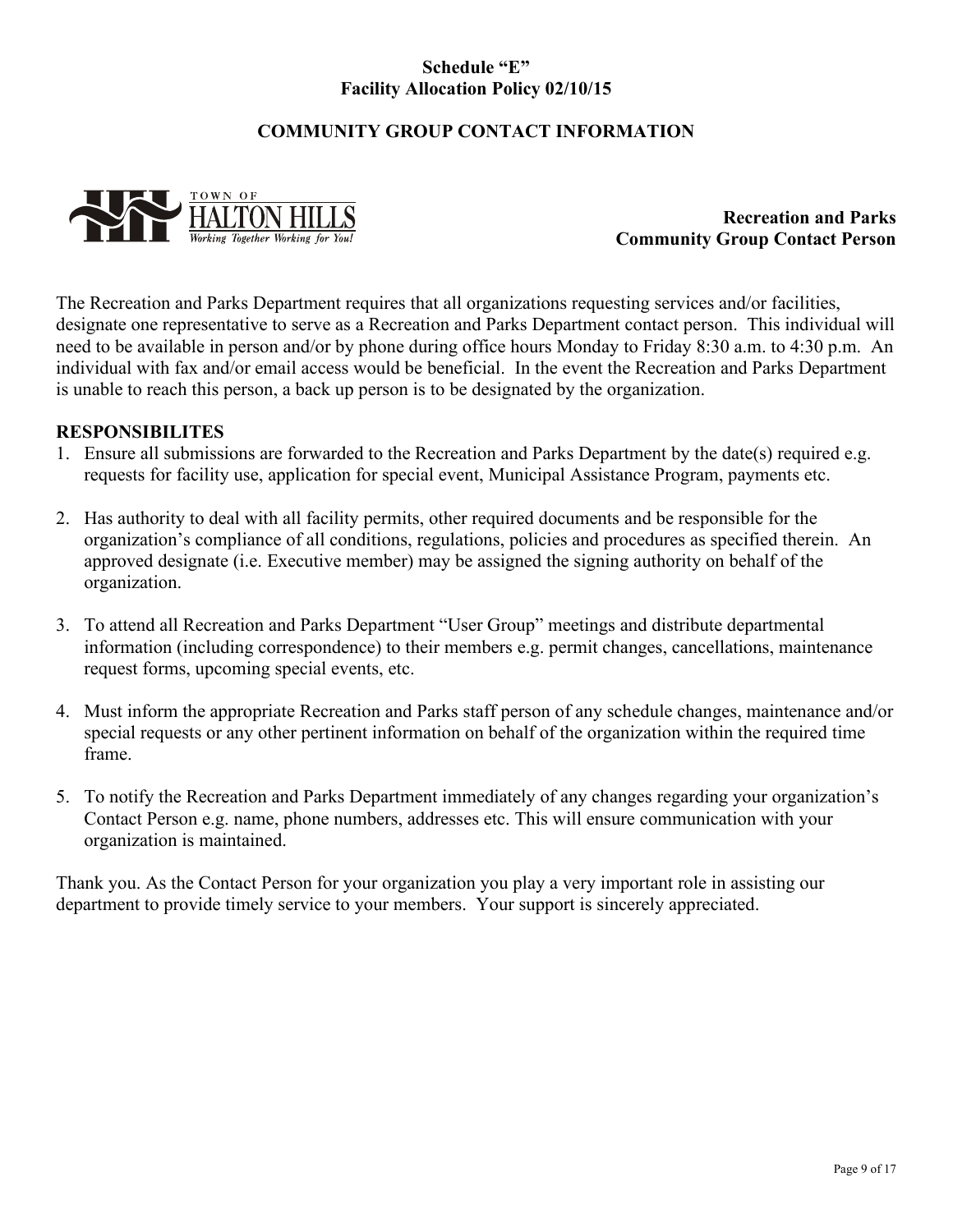# **Schedule "G" Facility Allocation Policy 02/10/15**

# **FACILITY PERMIT REGULATIONS/CONDITIONS**

 1. The Corporation of the Town of Halton Hills (hereinafter referred to as the "Town") shall not be liable for personal injury, damage, loss or other liability with respect to the loss or theft of clothing or equipment belonging to the lessee, its representatives, participants, or anyone attending on the invitation of the lessee.

 and anyone attending by invitation, I agree to protect, indemnify and save harmless the Town, its servants and agents from and arising out of or during the use of the facility hereunder. As part of the consideration for the Town renting this facility to me/my group, on behalf of myself, my organization, its members against all claims for damage, loss or injury, by whomsoever made or brought, in respect of any costs, losses, damage or injury

The Town will require the lessee to carry general liability insurance in an amount of not less than two million dollars and to provide the Town with proof of insurance coverage naming the Town as additional insured.

2. The Lessee as a party to this agreement agrees to recompense the Town for any damage or loss to property or equipment contained within the facility which occurs during the period covered by this permit.

 3. The Lessee will ensure that all persons in attendance at the event associated with this agreement shall conduct themselves in an orderly manner and comply with all Federal, Provincial and Municipal laws, by-laws and regulations. Failure to do so may result in the cancellation of this agreement, at the option of the Town.

4. The Lessee will not exchange or give the use of the facility, for the date(s) on this agreement to any other person or group without the written permission of the Recreation and Parks Department of the Town (the "Department").

5. All property of the Lessee and its participating members and guests must be removed after the permit time has expired unless special arrangements for storage are made with the Town.

 maintenance. Wherever possible, notice will be given 48 hours in advance of pre-emption. 6. This permit may be pre-empted at any time by the Department to use the facility for a specific purpose and/or for emergency

7. The Town is not responsible or liable for any costs for failure in supplying the facility due to circumstances beyond its control (example: hydro failure etc). In such cases, consideration will be given for reimbursement in part or in full for non-use.

8. The Lessee agrees to pay any costs for maintenance over and above the normal cleaning that might be required to return the facility to the same conditions it was found, prior to the rental.

 Facility Permit, the later commencement time, earlier termination time and lower capacity will take precedence. 9. In the case where the approved hours and capacity stated on another Agency Permit (i.e. L.L.B.O. permit) conflict with the

# **ALCOHOLIC BEVERAGES**

 proper authorities. Proof of SOP (Special Occasion Permit) must be submitted to the Department for any event that will include The sale and/or consumption of alcoholic beverages without the proper licence or permit is strictly forbidden at all Municipal facilities and park locations in the Town of Halton Hills. Failure to comply with the L.L.B.O. regulation, the Town Parks By-law #01-108 and approved Municipal Alcohol Policy will result in the immediate cancellation of this permit and notification to the liquor in a permitted hall, meeting room or park.

 Halton Hills as additional insured. Such events must be in full accordance with the requirements of the Town's "Municipal Alcohol Sale of alcoholic beverages must produce proof of valid liability insurance coverage for 2 million dollars, naming the Town of Policy".

### **SECURITY**

 The Town reserves the right to place police supervision or security staff at any event at the expense of the Lessee. Prior to the date of the event the Town will notify the authorized representative(s) if police/security staff are required. The Town reserves the right to require a security deposit for any event. Entitlement to a refund of the security deposit and the amount of any such refund will be considered during the week following the event.

The Town and its agents reserve the right and authority to enforce the rules and regulations of the facility and to refuse admission to any person or groups who are not in compliance with same.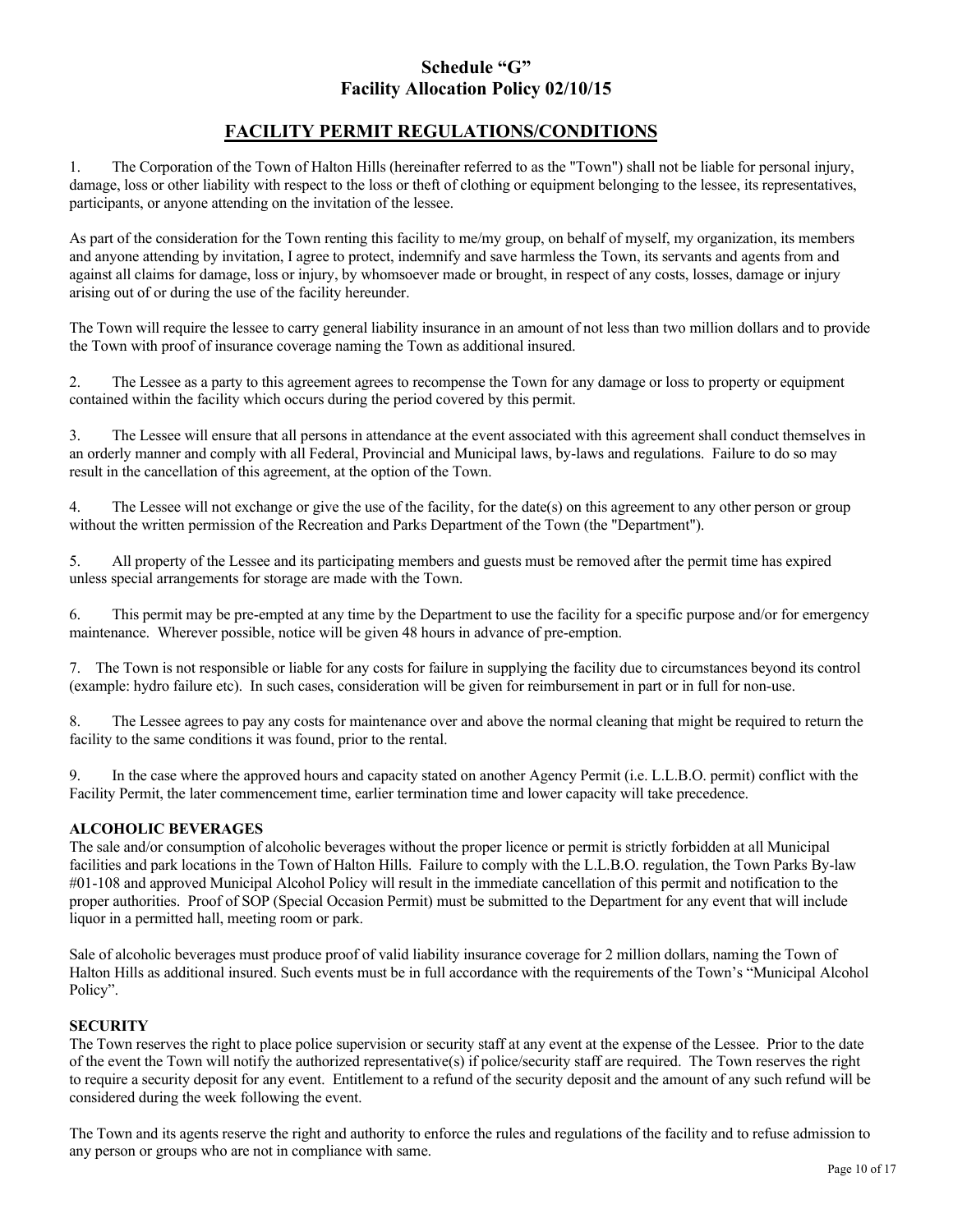### **SMOKING REGULATIONS**

 All persons attending the function(s) specified by this agreement shall observe No Smoking Regulations where applicable. There is "No Smoking" permitted in Town owned facilities as written in By-law #97-126.

### **PAYMENT**

 For all occasional bookings, a minimum 25% deposit of the rental fee is required at the time of booking. Rental fees and all balances owing, where applicable, are to be paid to the Department at least ten (10) days prior to the event. Payment for permits issued within the ten (10) days prior to the event is required at the time of booking. Where invoicing has been approved, the Town reserves the right to cancel the permit if the applicant defaults on any payments when due.

### **Note: Payment of invoices due upon receipt of invoice. If payment is not received within 30 days, an interest fee of 1.25% per month will be added.**

#### **CANCELLATIONS**

 The Department reserves the right to cancel this permit should there be a breach of the conditions or regulations or should the Department be of the opinion that the premises are not being used for the purpose contained herein. The Department must be notified in writing at least fourteen (14) days in advance of any cancellation by the Lessee. An administration fee will be levied for requested refunds. No refunds will be given if a cancellation is requested within fourteen (14) days of the contract date, unless the permitted date is rented to another party. In such case, a refund less an administration fee will be given. Cancellation of facility use due to the nature of playoff schedules may be an exception provided notice is given at the earliest opportunity of a cancellation. Note that cancellation of Hall rental(s) require a minimum of thirty  $(30)$  days written notice.

#### **CHANGES**

An administration fee will be levied for alterations and/or for partial cancellations of a completed permit. An administration fee will not be levied if the permit holder adds times to the original permit without further alterations.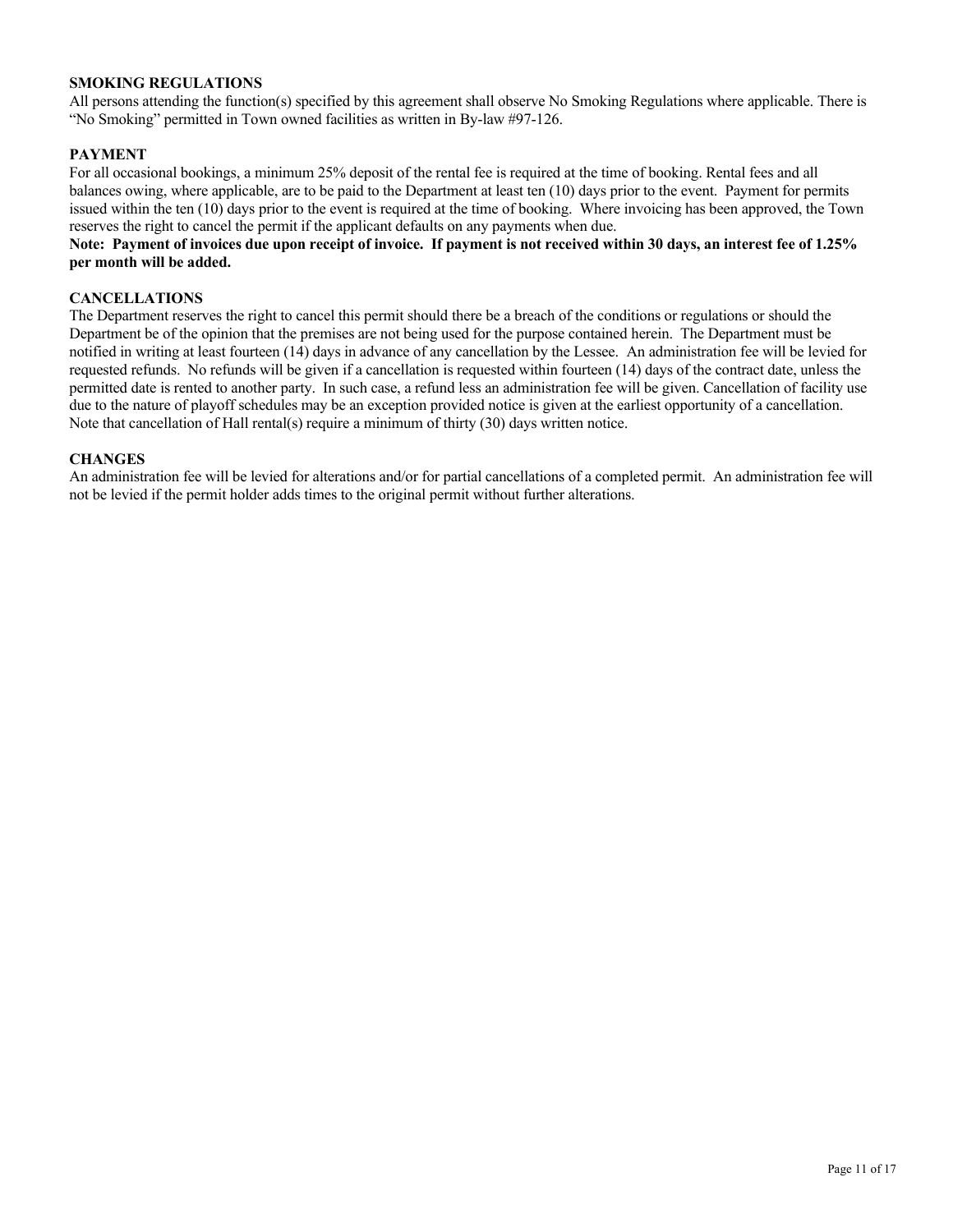# **Schedule "I" Facility Allocation Policy 02/10/15**

# **SMOKING BY-LAW**

### **THE CORPORATION OF THE TOWN OF HALTON HILLS**

### **BY-LAW NO. 2003-0050**

A By-law regarding smoking in Public Places and Workplaces in the Town of Halton Hills

 **WHEREAS** the "Ontario Medical Association Position Paper" calls for a complete smoking ban in work and public places because environmental tobacco smoke (exhaled smoke and the smoke from idling cigarettes, cigars or pipes), also known as second-hand smoke, is a health hazard because of its adverse effects and risk to the health of individuals;

 **AND WHEREAS** Council for the Town of Halton Hills recognizes that second-hand smoke, is a health hazard because of its adverse effects and risk to the health of inhabitants of the Town of Halton Hills;

**AND WHEREAS** the Medical Officer of Health for the Region of Halton has declared that second-hand smoke is a serious health hazard;

 **AND WHEREAS** it is desirable for the health, safety and well-being of the inhabitants of the Town of Halton Hills to provide for the prohibiting and abating of second-hand smoke in accordance with the provisions of this By-law;

 **AND WHEREAS** Section 115 of the *Municipal Act*, S.O. 2001, c. 25, as amended, authorize a municipality to prohibit or regulate the smoking of tobacco in public places and workplaces within the municipality;

### **NOW, THEREFORE, THE COUNCIL FOR THE CORPORATION OF THE TOWN OF HALTON HILLS ENACTS AS FOLLOWS:**

#### Definitions

- 1. In this By-law:
	- (1) **"Building Complex"** includes a commercial or retail establishment, an institutional establishment, a co-operative or condominium residential complex and a multiple dwelling unit apartment building;

 (2) **"Common Area"** means that part of any Building Complex, other than a dwelling unit, to which the public may have access, whether as of right or by invitation, express or implied and includes, but is not limited to, a reception area for greeting customers, clients, patients, guests or other persons, elevators, escalators, hallways, stairways, foyers, lobbies, laundry rooms, washrooms, and amenity areas;

 (3) **"Designated Area"** means an area that is provided within a Public Place for Smoking purposes and that shall be comprised of not more than twenty-five (25) percent of the total seating accommodation of the Public Place. A Designated Area shall be comprised of seats contiguous to each other;

(4) **"Designated Smoking Room"** means an area that is provided for smoking purposes:

 directly to the exterior at a rate of 15 litres per second per person with a heat recovery unit that (a) that is fully enclosed floor to floor/roof, separate and mechanically ventilated supplies tempered air at a rate which is more than 90% of the exhaust air rate;

(b) the mechanical ventilating system of which has been certified by a mechanical engineer with documentation of such certification provided forthwith upon installation of this ventilation system or, if subsequent to installation, upon request by the inspector;

- (c) shall not comprise more than 25% of the total floor area;
- (d) to which non-smoking individuals do not require access or thoroughfare; and

(e) that is not located within common areas such as washrooms, stairways and corridors, escalators, elevators, areas devoted to food preparation and/or display, storage or reception areas.

- (5) **"Employee"** includes a person who,
	- i) performs any work for, or supplies any services to, an Employer, or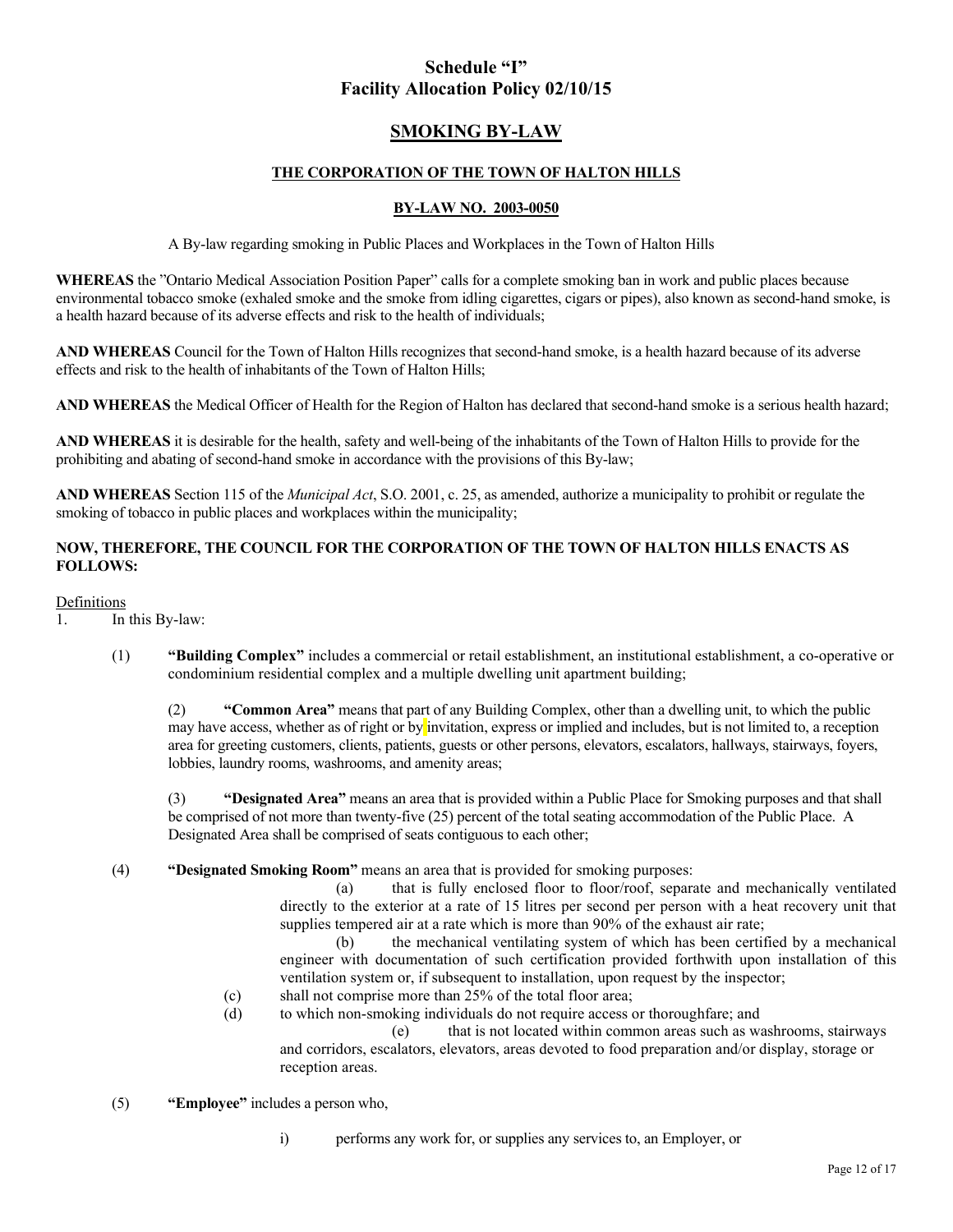ii) receives any instructions or training in the activity, business, work, trade, occupation or profession of the Employer;

 (6) **"Employer"** includes any person who as the owner, proprietor, manager, superintendent or overseer of any activity, business, work, trade, occupation or profession, has control over, or direction of, or is directly or indirectly responsible for, the employment of an Employee;

 (7) **"Food Court"** means an area within an enclosed shopping area (i.e. shopping mall or shopping centre) where food and/or drink is offered for sale or sold to the public for immediate consumption;

 (8) **"Inspector"** means a Municipal Law Enforcement Officer appointed by the Town, an employee of the Halton Region Health Department authorized by the Medical Officer of Health to carry out inspections under and to enforce the provisions of this By-law, or a Halton Region Police Officer;

 (9) **"Place of Amusement"** means an indoor area of a building or structure or portion thereof, whether privately or publicly owned, in which the predominant use is that of the playing of games or amusement, and includes but is not limited to, bingo halls, bowling alleys, billiard or pool halls, and video and arcade game locations;

 (10) **"Place of Refreshment"** means any premises, or part thereof, where food and/or drink is offered for sale or is sold to the public for immediate consumption, including any part of such premises where the public has access, and includes, but is not limited to, a restaurant, a dining room, a dairy bar, a coffee shop, a donut shop, a snack bar, a refreshment stand, a banquet hall or facility, a bar, tavern, pub, nightclub or similar establishment, but excludes any outdoor area of such premises;

 (11) **"Private Facility"** means any hall, banquet area or room that is privately owned and includes, but is not limited to, a Royal Canadian Legion Hall;

 (12) **"Proprietor"** means the owner or occupier of a Public Place and includes any person who is actually in charge thereof at any particular time;

 (13) **"Public Place"** means the whole or part of any building or structure to which the public has access, including any place designated as a Public Place under Section 3 of this By-law;

 (14) **"Retail Shop"** means any building or structure, booth, stall or kiosk where goods or services are offered for sale;

 (15) "**School Bus"** means a public vehicle licensed for the purpose of transporting children to and from school or to or from any activity, event or function associated therewith;

 (16) **"Service Counter"** means an indoor counter where a person receives a service including, but not limited to, the transfer or exchange of money or its equivalent for goods or services, sales, rentals, transactions and the provision of information or advice;

 (17) **"Service Line"** means an indoor line of two or more persons awaiting service of any kind, regardless of whether or not such service involves the payment of money including, and includes, but is not limited to, the transfer or exchange of money or its equivalent for goods or services, sales, rentals, transactions and the provision of information or advice;

 (18) **"Smoke or Smoking"** means the smoking of tobacco in any form and includes the holding of a lighted cigar, cigarette or pipe;

(19) **"Town"** means the Corporation of the Town of Halton Hills; and

 (20) "**Workplace"** means any enclosed area of a building or structure in which an Employee works and includes areas, lobbies, and any vehicle or other conveyance utilized by an Employee in the performance of the Employee's work. washrooms, corridors, lounges, eating areas, reception areas, elevators, escalators, foyers, hallways, stairways, amenity

### GENERAL PROHIBITIONS

2. Subject to the provisions of Section 11 of this By-law, no person shall Smoke in a Workplace.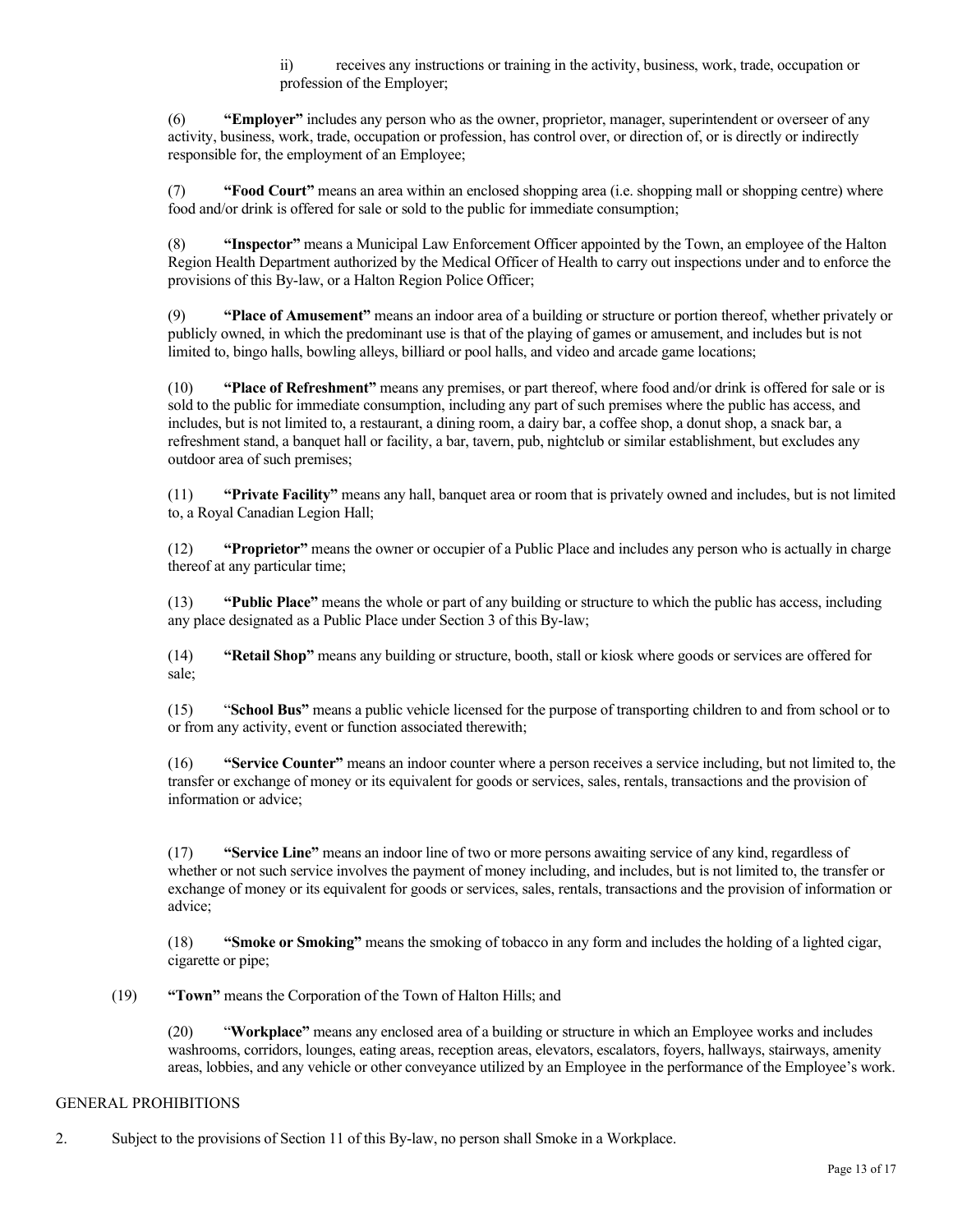- 3. Subject to the provisions of Sections 8 and 10 of this By-law, no person shall Smoke in any Public Place which shall include, but is not limited to:
	- (1) a Service Line or a Service Counter in any premise to which the public has access;
	- (2) a School Bus;

 museum, art gallery or any other enclosed place of public assembly; (3) a theatre or auditorium, gymnasium, indoor swimming pool, locker room, arena, community centre, library,

- (4) a public washroom;
- (5) a Food Court;
- (6) a Private Facility;
- (7) a Place of Amusement;
- (8) a municipally owned building;
- (9) a Place of Refreshment;
- (10) a taxi-cab;
- (11) a limousine;
- (12) a public transit vehicle;
- (13) a Common Area; and
- (14) a Retail Shop.
- 4. Subject to the provisions of Section 11 of this By-law, no Proprietor or Employer shall permit Smoking in a Workplace.
- 5. Subject to the provisions of Sections 8 and 10 of this By-law, no Proprietor or Employer shall permit Smoking in a Public Place.
- 6. No Proprietor or Employer shall permit ashtrays or similar Smoking paraphernalia to be placed or to remain in a Public Place or a Workplace, other than ashtrays installed in a vehicle by the manufacturer.
- 7. No person shall hinder or obstruct a person lawfully carrying out the enforcement of this By-law.
- 8. No person shall Smoke in a Public Place except within a Designated Area between the hours of 9:00 p.m. and 2:00 a.m.
- 9. No Proprietor or Employer shall permit Smoking in a Public Place owned, operated, managed, supervised or overseen by the Proprietor or Employer except within a Designated Area between the hours of 9:00 p.m. and 2:00 a.m.

#### **EXCEPTIONS**

10. Notwithstanding the provisions of Sections 3 and 5 of this By-law a person may Smoke, and a Proprietor or Employer may permit Smoking, in a Designated Area within a Public Place described in Column 1 of the following Table between 9:00 p.m. and 2:00 a.m. until the date set out in Column 2 of the Table.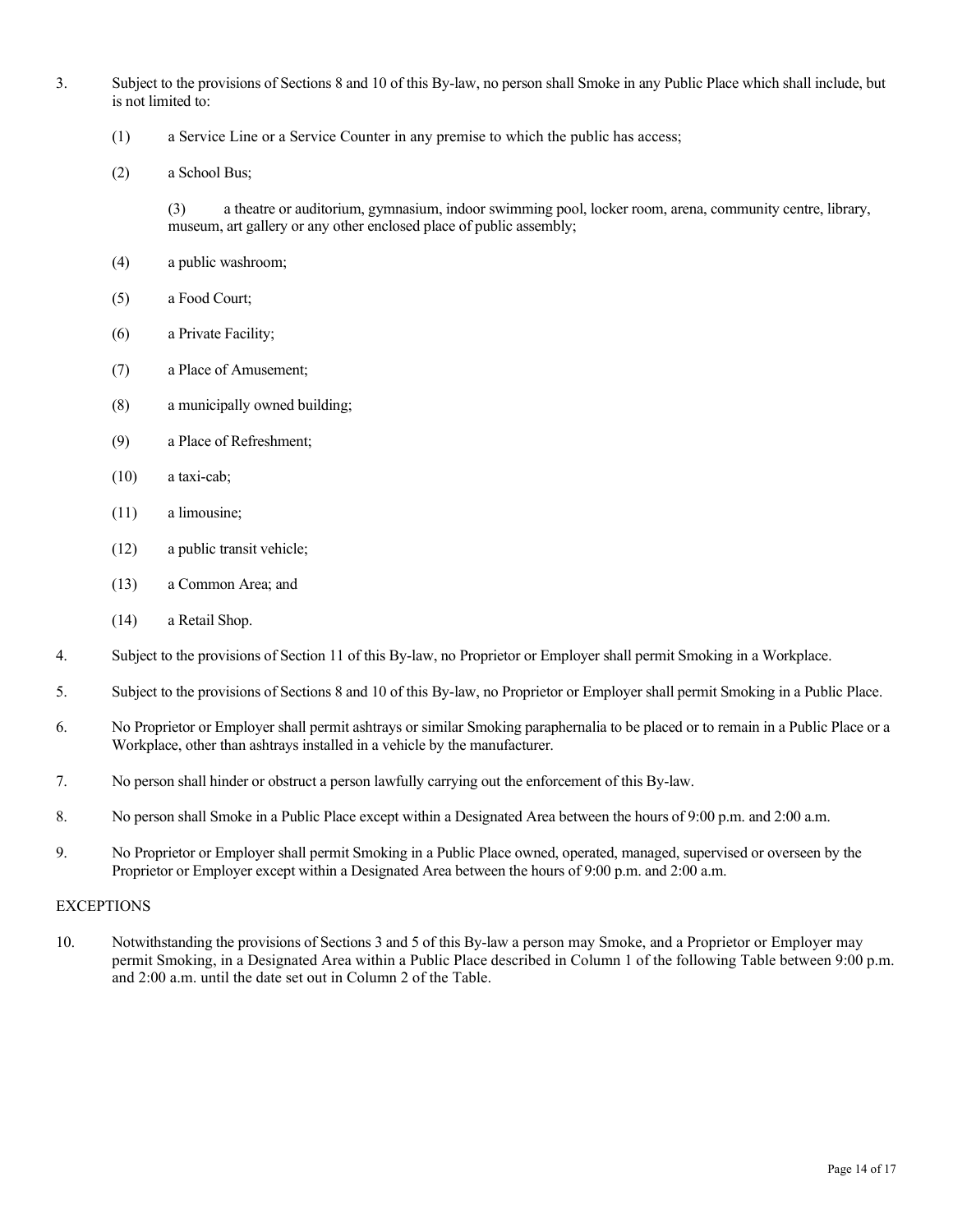TABLE

| <b>COLUMN1</b>       | <b>COLUMN 2</b>                            |
|----------------------|--------------------------------------------|
| Type of Public Place | Expiration date for Permitted Smoking in a |
|                      | Designated Area                            |
| Place of Refreshment | June 30, 2004                              |
| Private Facility     | June 30, 2004                              |
| Place of Amusement   | June 30, 2004                              |

 11. Notwithstanding the provisions of Sections 2 and 4 of this By-law, a Workplace that has a Designated Smoking Room existing at the date of enactment of this By-law shall be deemed to be in compliance with the provisions of this By-law until July 1, 2005, at which time this Section automatically shall be repealed and Sections 2 and 4 of this By-law shall apply to such Workplace.

### SIGNS TO BE POSTED

- 12. Every Proprietor and Employer shall ensure that "No Smoking" signs are conspicuously posted in compliance with the standards set out in this By-law so as to clearly identify that Smoking is prohibited pursuant to this By-law.
- Place owned, operated, managed, supervised or overseen by the Proprietor or Employer: 13. Every Proprietor and Employer shall ensure that a "No Smoking" sign is posted in accordance with Schedule "A" in every Public
	- (1) at every entrance;
	- (2) within any public washroom; and
	- (3) within every Food Court.

#### ENFORCEMENT

14. An Inspector may:

 (1) at any reasonable time, enter any Workplace or Public Place for the purpose of determining whether there is compliance with this By-law;

 (2) make such examinations, investigations and inquiries as are necessary to determine whether there is compliance with this By-law.

### OFFENCES & PENALTY

 15. Any person who contravenes any of the provisions of this By-law is guilty of an offence and upon conviction shall be liable to a penalty as provided for in the *Provincial Offences Act*, R.S.O. 1990, c. P. 33, as amended.

### SEVERABILITY

 16. If any section or sections of this By-law, or any parts thereof, are found by a Court of law to be illegal or beyond the power of Council to enact, such section or sections, or parts thereof, shall be deemed to be severable and all other sections or parts of this by-law shall be deemed to be separate and independent therefrom.

#### SCHEDULES

17. The Schedules to this By-law shall be deemed to form part of this By-law.

### **EFFECT**

18. This By-law shall come into effect on July 1, 2003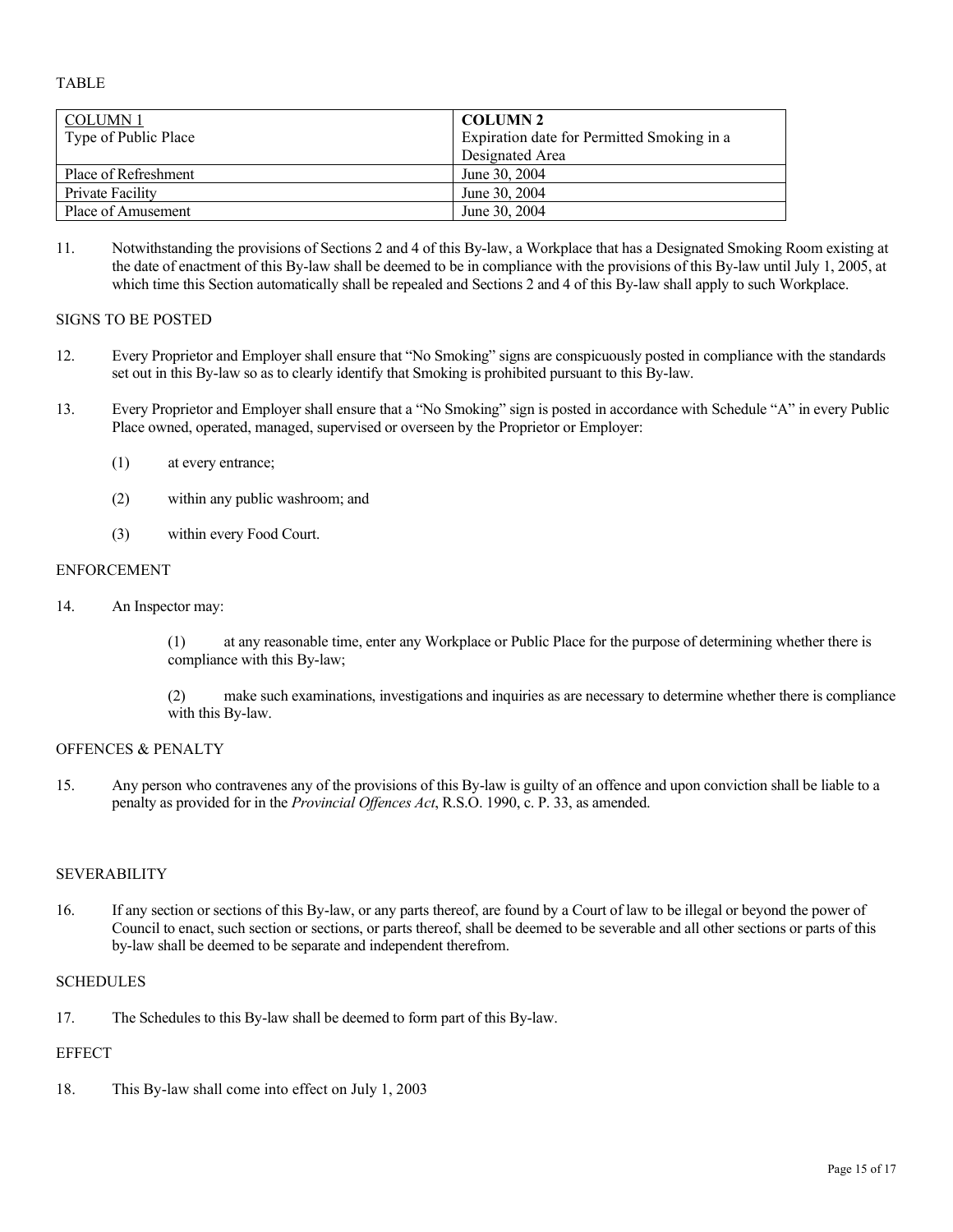19. By-law Number 2000-0012 and 1993-0203 are hereby repealed.

REPEAL<br>
19. By-law Number 2000-0012 and 1993-0203 are hereby repealed.<br>
BY-LAW read and passed by the Council for the Town of Halton Hills this 14<sup>th</sup> day of April, 2003.<br>
MAYOR – Kathy Gastle BY-LAW read and passed by the Council for the Town of Halton Hills this 14<sup>th</sup> day of April, 2003.

MAYOR – Kathy Gastle

CLERK – Karen Landry